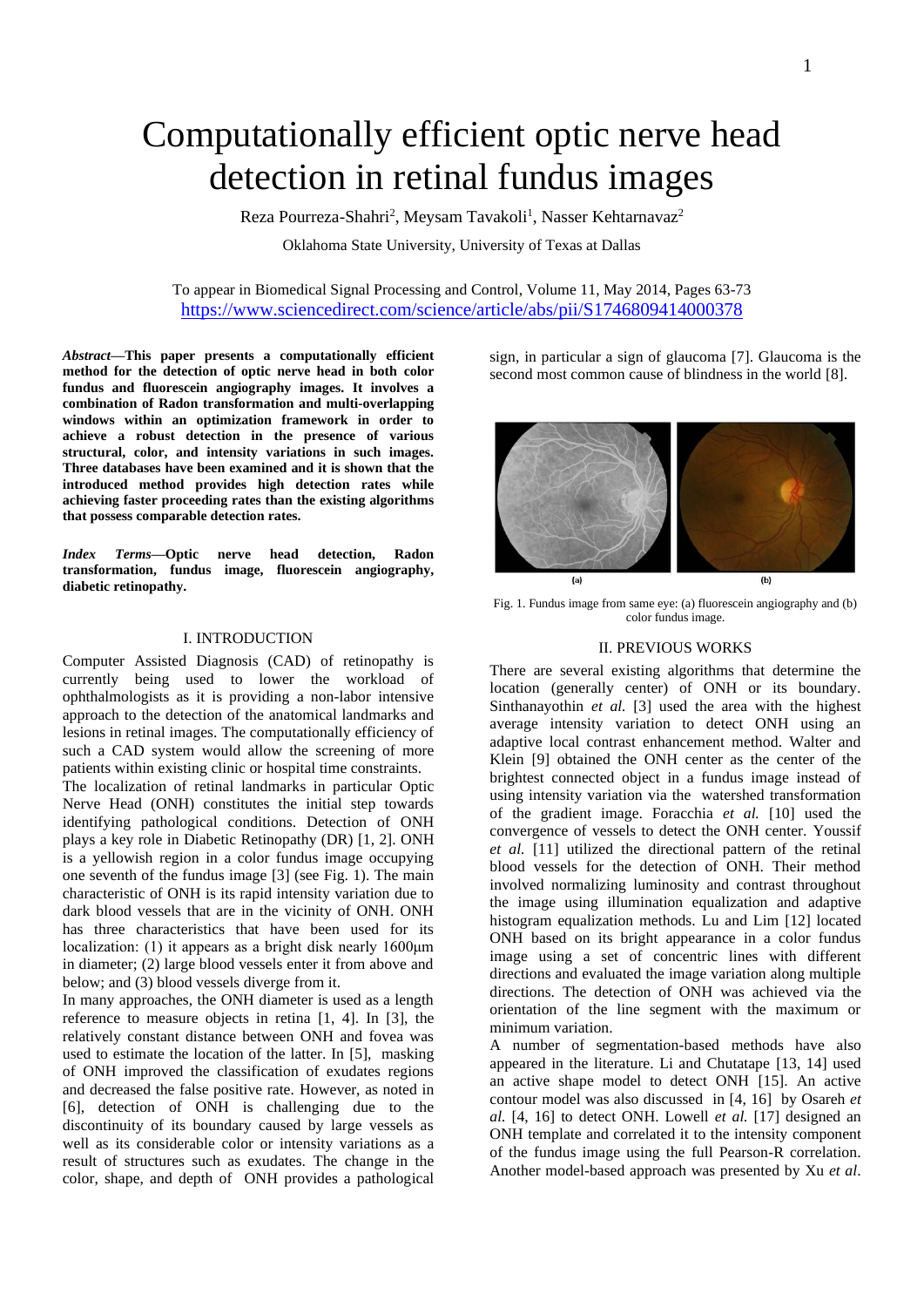in [\[18\]](#page-8-4), where clustering-based classification of contour points was integrated into an active contour formulation. Wong *et al*. [\[19\]](#page-8-5) used the level-set technique followed by ellipse matching. They obtained the ONH location by means of histogram analysis and a modified version of the conventional level-set method using the red channel.

Furthermore, Lu [\[20\]](#page-8-6) designed a circular transformation to capture simultaneously both the circular shape of ONH and the image variation across the ONH boundary. A Hausdorff-based template matching together with a pyramidal decomposition were proposed by Lalonde *et al.*  in [\[21\]](#page-8-7). Frank ter Haar [\[22\]](#page-8-8) used illumination equalization in the green channel to address the difficulty of pyramidal decomposition in dealing with large areas of bright pixels. Some ONH localization techniques not only use the ONH characteristics, but also exploit the location and orientation of vessels [\[23-27\]](#page-8-9). For example, Niemeijer *et al*. [\[27\]](#page-8-10) presented the use of local vessel geometry and image intensity features. Tobin *et al.* [\[28\]](#page-8-11) applied a method that mainly relied on vessels related to the ONH characteristics. A Bayesian classifier was used to classify each pixel in red-free images. Abramoff and Niemeijer [\[29\]](#page-8-12) utilized the same ONH characteristics via kNN regression for the detection of ONH. The method introduced by Abramoff *et* 

*al*. [\[30\]](#page-8-13) involved a pixel classification approach. In a recent study, Hsiao *et al*. localized ONH by an illumination correction operation, and contour segmentation via a supervised gradient vector flow snake [\[31\]](#page-8-14). Yu *et al* identified ONH candidates by first using template matching and then by using the vessel characteristics [\[32\]](#page-8-15). Finally,

some techniques have made use of the fact that major retinal vessels converge into ONH [\[10,](#page-7-0) [11,](#page-7-1) [22,](#page-8-8) [33\]](#page-8-16). Many existing methods have reported noticeable failure for fundus images with a large number of white lesions, light artifacts or strongly visible choroidal vessels [34].

In this paper, a new ONH detection method based on Radon Transform (RT) and multi-overlapping windows is introduced. The key attribute of this new method is its computational efficiency. Two publicly available databases are examined: the DRIVE database [\[35\]](#page-8-17), and the STARE dataset [\[36\]](#page-8-18). Noting that some retinal lesions, such as exudates, have intensity and color that are similar to ONH and thus can affect the performance of an automated ONH detection system, we have also considered DR images in color fundus images in the database MUMS-DB (Mashhad University of Medical Sciences image Database). In addition, fluorescein angiography (FA) fundus images in MUMS-DB are examined.

In the next section, the details of our algorithm for the detection of ONH are described.

## III. INTRODUCED METHOD

An RT-based algorithm is proposed here to detect ONH in fundus images. RT provides lower noise or intensity variation sensitivity due to the integration involved in it. A fundus image is first partitioned into overlapping blocks or sub-images. Local RT is then applied to each block or subimage. The sub-images exhibiting peaks in the Radon space are then further processed in order to locate ONH. The pipeline of the method is illustrated in Fig. 2.



Fig. 2. Pipeline of the introduced method

The main components of the detection algorithm, the ONH detection procedure, and its computational efficiency aspect are covered in the following subsections A, B and C, respectively.

## *A. Algorithm components*

The algorithm contains three main components as follows.

### *1. Fundus region detection*

At first, it is important to separate fundus from background (or region that is out of the fundus field). A fundus image consists of a circular fundus and a dark background surrounding the fundus. Fundus is considered the region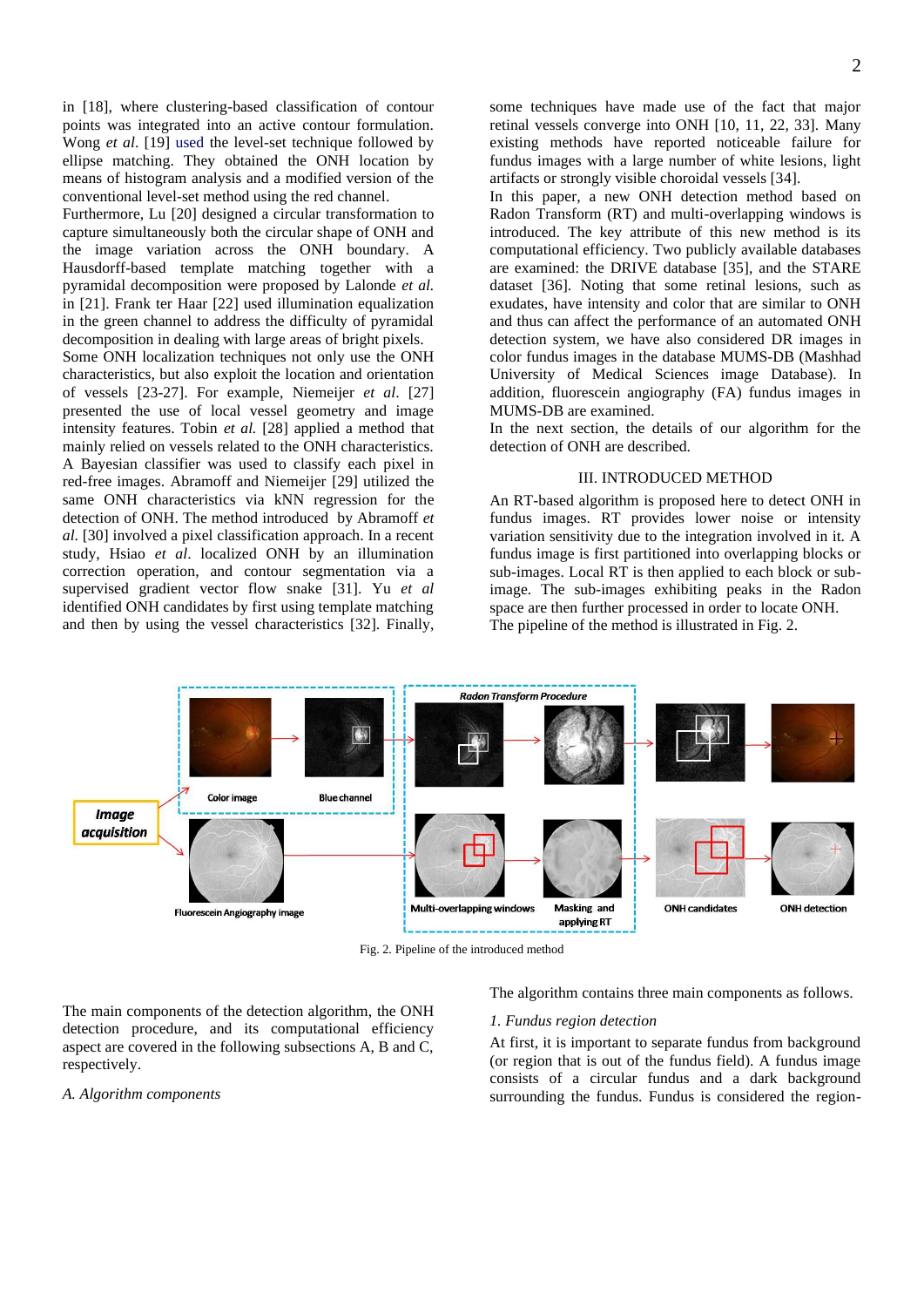of-interest and the processing is not applied to the background region. There are fundus masks that are supplied with retinal images in the databases examined. In a fundus mask, fundus pixels are marked with 1's and the background with 0's. With the help of the fundus mask, the detection algorithm would only process the pixels belonging to the fundus and not the background (see Fig. 3).



*2. Multi-overlapping window*

In our introduced method, a fundus image is partitioned into widows or sub-images. To find objects on the border of sub-images, overlapping sliding windows are considered. The size of the targeted object or ONH (*n*) is used to determine the size of the sub-image or sliding window. A parameter that has influence on the outcome is the windows overlapping ratio (*step*). If this ratio is equal to one, every pixel is examined just one time and subimages would have no overlap. If the step is defined as two or more, then each pixel is examined (*n/step*) times either in horizontal or vertical sliding direction and this way each pixel is considered in up to  $n^2$  sub-images (see Fig. 4).



Fig. 4. Window size and overlapping ratio (*n, step*) in (a) fluorescein angiography, and (b) color fundus image

# *3. Radon Transform*

Radon Transform (RT) is widely used in X-ray computed tomography (CT). A projection of a 2D function  $f(x, y)$ corresponds to a set of line integrals. The Radon function computes the line integrals from multiple parallel paths or beams. The beams are spaced 1 pixel unit apart. To represent an image, the Radon function takes multiple, parallel-beam projections of the image from different angles by rotating the object of interest around the center of

the image. Fig. 5 shows a single projection at a specified rotation angle.

Let us consider the RT of a planar function *f*:

$$
\check{f}_{\theta}(s) = \int_{-\infty}^{+\infty} f(x, y) ds
$$
  
= 
$$
\int_{-\infty}^{+\infty} f(s(\cos \theta + \sin \theta)) ds
$$
  
+ 
$$
z(-\sin \theta + \cos \theta)) ds
$$
 (1)

where

$$
\begin{bmatrix} x \\ y \end{bmatrix} = \begin{bmatrix} \cos \theta & \sin \theta \\ -\sin \theta & \cos \theta \end{bmatrix} \begin{bmatrix} s \\ z \end{bmatrix}
$$

Then, the RT of a continuous two-dimensional function *f* becomes

$$
\check{f}_{\theta}(s) = \int_{-\infty}^{+\infty} \int_{-\infty}^{+\infty} f(x, y) \delta(s - x \cos \theta - y \sin \theta) dx dy
$$
\n(2)

A single projection of the object  $\check{f}_{\theta}(s)$  is stated by Equation (2), where the Dirac delta function  $\delta$  defines the path of the line integral. Equation (2) expresses the relationship between the object function  $f(x, y)$  and the measured projection  $\check{f}_{\theta}(s)$ . The projection  $\check{f}_{\theta}(s)$  in Equation  $(2)$  may be interpreted as the one-dimensional function  $\check{f}_{\theta}(s)$  of a single variable *s* with  $\theta$  as a parameter. With the arrangement exhibited in Fig. 5,  $\check{f}_{\theta}(s)$  is referred



Fig. 5. Parallel projection line integral

RT is able to transform a pattern to a line in the Radon space and thus allows it to be easily distinguished from other patterns.

# *B. ONH detection*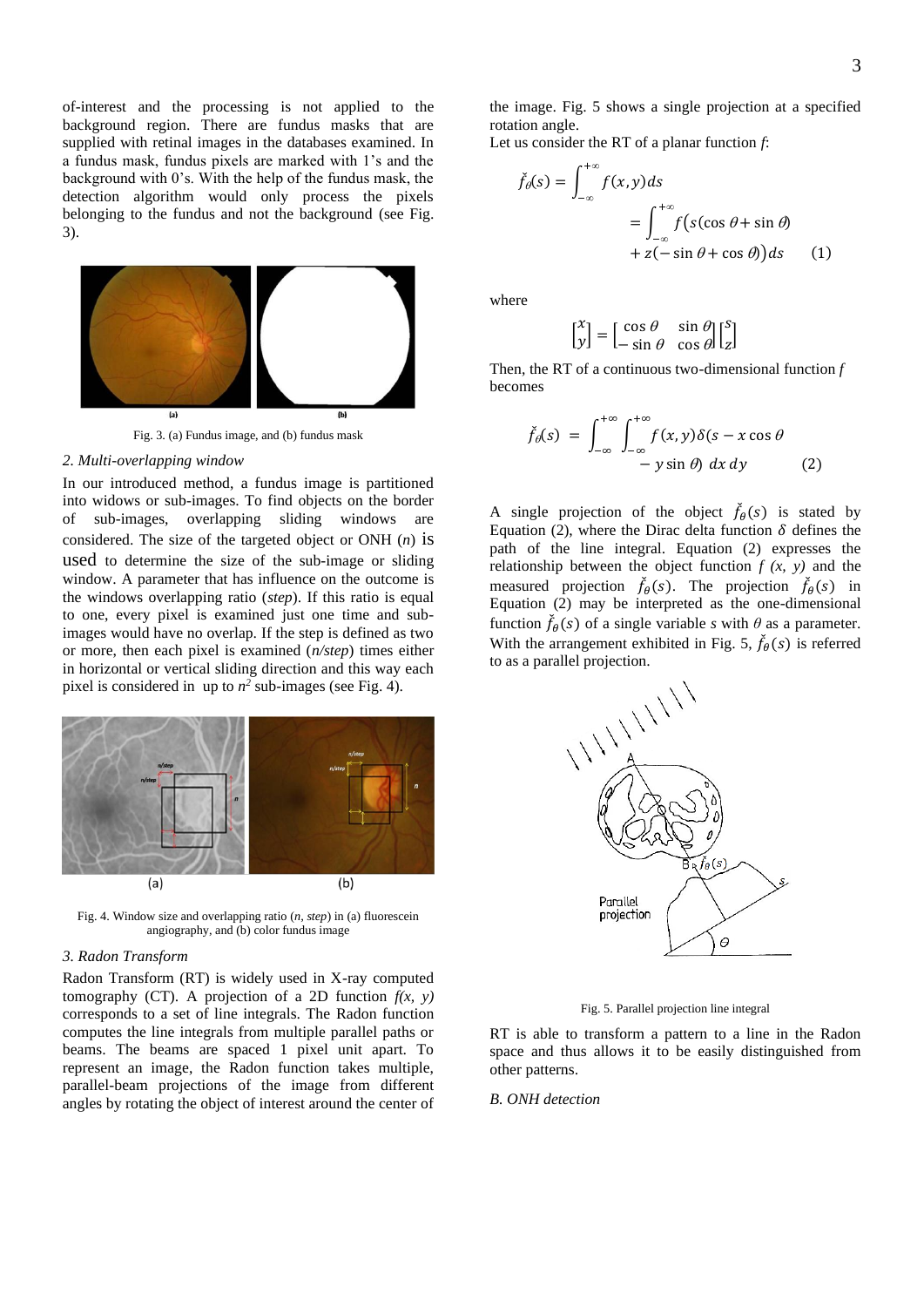ONH is characterized by its bright circular characteristic and because of large vessels coming out and going into it, its edges are ill defined. ONH appears non-uniform in intensity, size, and location.

Our introduced algorithm for ONH detection in both FA and color fundus images comprises 4 steps:

- 1. Image partitioning
- 2. Applying Radon Transform
- 3. ONH validation
- 4. ONH detection

# *Step 1) Image partitioning*

ONH is detected in local windows. The window size (*n*) has an effect on the detection outcome. Let

$$
I = \{w(x_i, y_j) | i = 1 ... N, j = 1 ... M\}
$$
 (3)

denote the sub-images  $w(x_i, y_j)$  of size  $n \times n$ . If *n* is selected too small or too large, it would lead to extracting patterns other than ONH such as Microaneurysms or scar tissue. Based on our prior knowledge of the ONH size and its maximum diameter, an appropriate *n* is selected here. The size of *n* is chosen equal to the maximum diameter of ONH in a database. If the resolution of images is different, *n* is selected accordingly. For example, for the MUMS-DB database having an image resolution of  $2896 \times 1944$ , *n* is chosen to be 313 pixels, while for the DRIVE database, *n* is chosen to be 79 pixels and for the STARE database, *n* is chosen to be 130 pixels.

The window size is also determined automatically based on the scale factor of images under analysis. Given the actual size of ONH in mm, one can estimate the ONH size in pixels and subsequently the window size.

Another important parameter is the windows overlapping ratio (*step*). The processing speed depends on this *step* parameter. As *step* is increased, the computation time increases exponentially. In the results reported in this paper, *step* was chosen to be 4 meaning ¼ size window overlap.

# *Step 2) Applying Radon Transform*

High intensity differences between ONH and background in FA and color images cause ONH to be associated with peaks in the Radon space. Moreover, in color images, the blue (B) component of sub-images is selected for applying RT to detect ONH due to its high contrast between its ONH and background. In the B channel, the red features like vessels, Microaneurysms, and Hemorrhages have low contrast and only yellowish pattern of ONH or exudates have high contrast. In other words, the B component provides a good separation for the white and yellow colors in comparison to the background (see Fig. 6).



Fig. 6. (a) Original fundus image, (b) its blue channel and sub-image covering the ONH

After generating the sub-images into windows or blocks, the RT is applied to the masked image as noted in Equation (2).

The amplitude of the projection along the diagonal directions  $(\theta = 45^\circ, \theta = 135^\circ, s = n\sqrt{2})$  is higher than other directions; thus, the peak of RT occurs mostly along diagonal directions. To eliminate the diagonal effect, the sub-images are first masked via a circular mask. The masking process is illustrated in Figs. 7 and 8.



Fig. 7. Masking process in FA: (a) original sub-image, (b) applied mask, (c) masked sub-image



Fig. 8. Masking process in color: (a) original sub-image, (b) blue component, (c) applied mask, (d) masked sub-image

As mentioned earlier, ONH in a sub-image is associated with a prominent peak in the Radon space. Hence, at this stage, it is required to detect peaks (see Fig. 8). Peaks are detected in the Radon space and the profiles in which they occur serve as candidates for ONH. These profiles are further analyzed for validation of candidate ONHs. All subimages which have a peak profile higher than a predefined threshold are compared. In the results reported in this paper, the threshold was considered to be 0.9 of the largest Radon projection in the sub-image. In other words, initially all Radon projections for one sub-image are found and then the maximum is found. If the peak of RT along all the projection angles is greater than 0.9 of the largest RT projections in the sub-image, that sub-image is regarded as a candidate that may contain the ONH.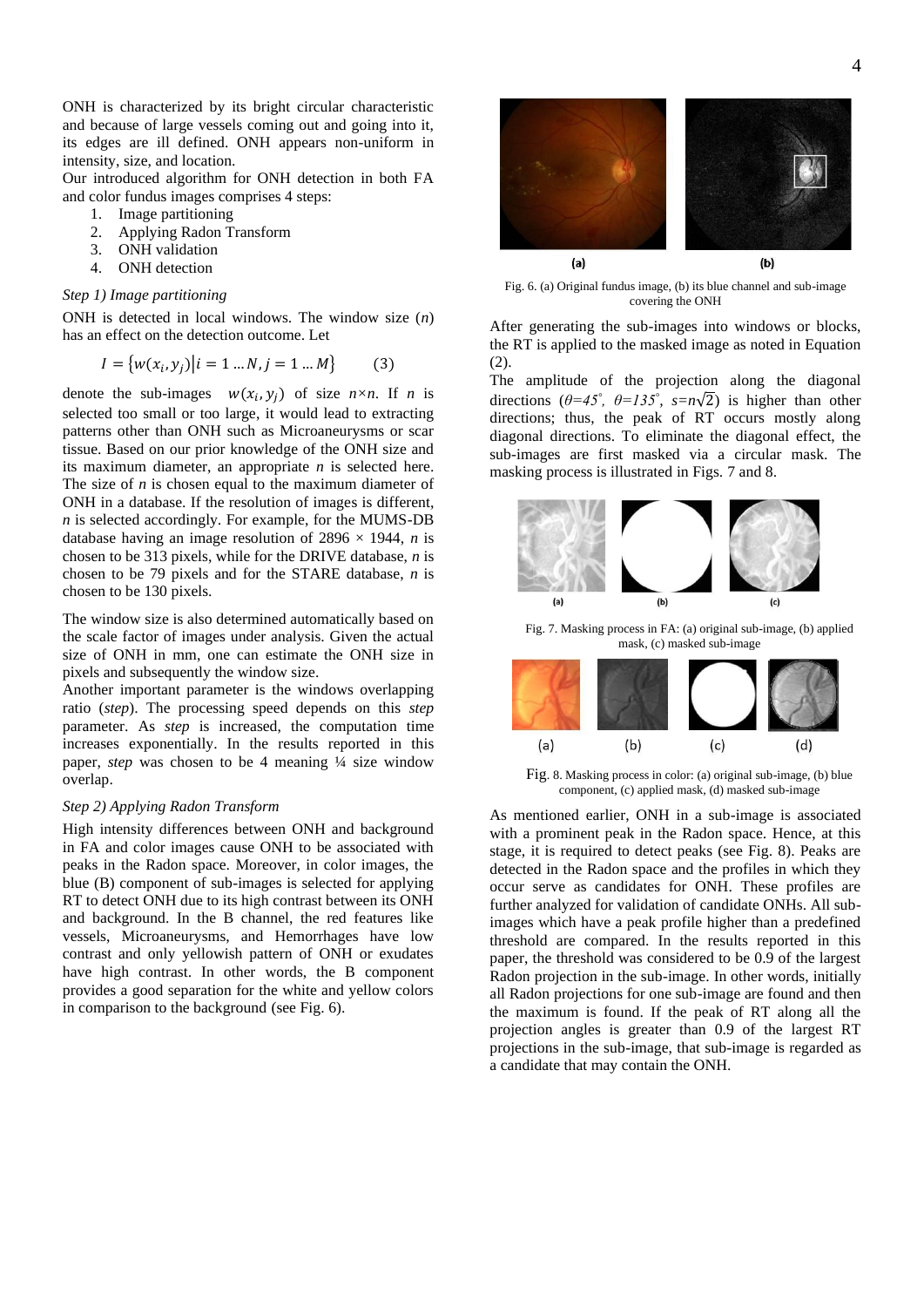

Fig. 9. (a) 2D, and (b) 3D image resulting from Radon transformation of a masked sub-image containing ONH

## *Step 3) ONH validation*

The concept of validation is similar to peak measuring along all the projection angles in Radon transformation of a sub-image with a central point pattern (see Fig. 9). Based on this approach, all the sub-images which have a peak profile higher than a predefined threshold get evaluated.

To detect ONH, the RT property for round objects is used. For a round object, RT provides the same profile along all the directions. Due to the roundness of ONH, the profiles related to the projections do not differ much. As a result, one can detect the sub-image that contains the ONH. This is achieved by computing the mean square error (MSE) between the projections. The MSE between the projections inside the blocks is used as a similarity measure for the Radon peaks. In other words, the sub-image which minimizes the MSE among all of its different projections is found (see Fig. 10 and Fig. 11).

The MSE is computed as follows:

$$
MSE(r) = \frac{1}{m \cdot n} \sum_{i=1}^{n} \sum_{j=1}^{m} (R(i,j) - R(r,j))^2
$$
 (4)

where  $R$  (*i, j*) denotes the  $(i, j)$ <sup>th</sup> component of the Radon matrix  $(R)$ , *M* and *N* are the dimensions of *R* and *r* is the index of the reference column in *R*.



Fig. 10. (a) Original fluorescein angiography fundus image from MUMS-DB, (b) its validated ONH sub-image



Fig. 11. (a) Original fundus image from MUMS-DB, (b) its validated ONH sub-image

# *Step 4) ONH detection*

ONH detection and its changes are quite important in identifying some pathologic conditions. Contrast variance of ONH could generate some artifacts in image segmentation of fundus images. Thus, it is necessary to find ONH and mask it. After the above validation of ONH, the center of the sub-image which touches the ONH is considered to be the center of the ONH. Some sample results in FA and color fundus images from the three databases examined are shown in Figs. 12 through 15.

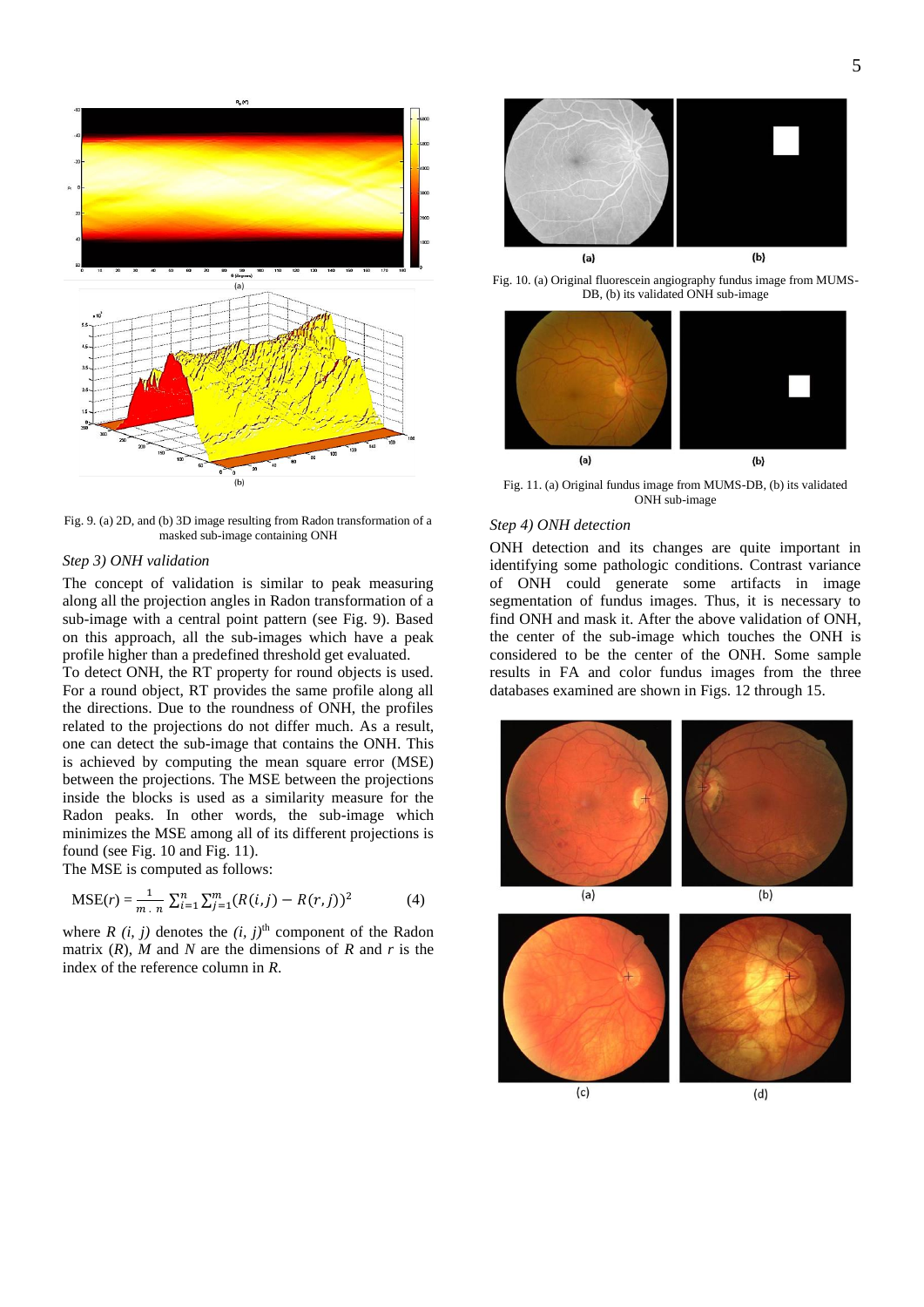Fig. 12. Outcome of the introduced method applied to sample images of DRIVE database image (black cross represents the estimated ONH center).



Fig. 13. Outcome of the introduced method applied to sample images of STARE database (black cross represents the estimated ONH center): (a)– (g) correct detection, (b) h failure case of the detection



Fig. 14. Outcome of the introduced method applied to sample images of MUMS-DB color database (black cross represents the estimated ONH center): (a)–(c) correct detection, (b) d failure case of the detection



Fig. 15. Outcome of the introduced method applied to sample images of MUMS-DB FA database (black cross represents the estimated ONH center): (a)–(c) correct detection, (b) d failure case of the detection

# *C. Computational complexity*

The main attribute of our algorithm is its computational efficiency compared with other algorithms. If the input image is size of *M×N*, the window of size *n* with the step *s*, the number of operations is as follows:

Fundus area detection: *NM*

Radon Transform:  $9MNs^2a$ , where *a* indicates the number of projections in Radon Transform

Validation: 3*anc*, where *c* indicates the number of candidates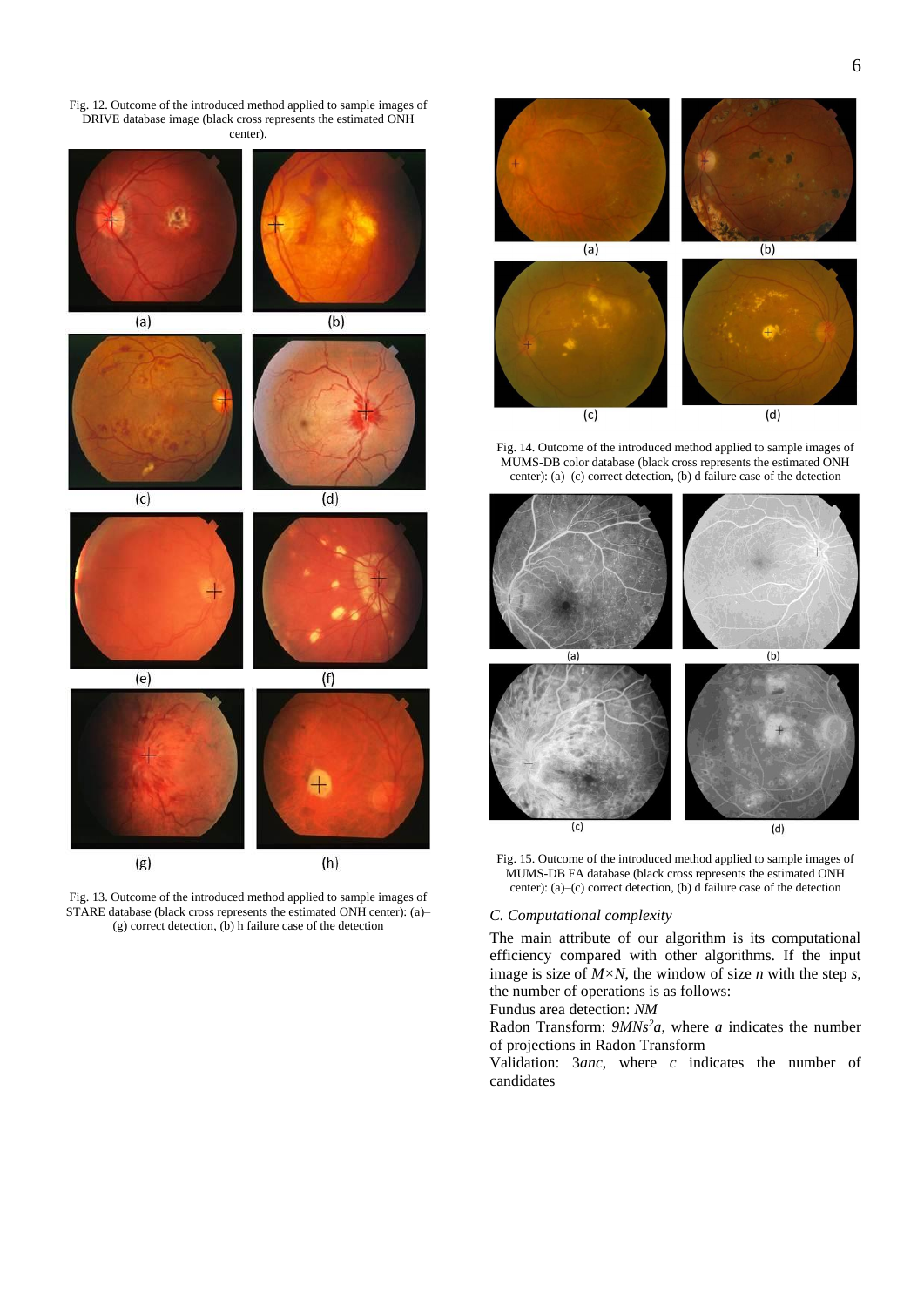Hence, the total number of operations equals  $NM(1+9as^2)$ *+ 3anc.*

## IV. RESULTS AND DISCUSSION

Our algorithm was written in MATLAB and applied to the color retinal images in the public DRIVE and STARE databases and to the local database MUMS-DB which include normal and diabetic FA and color retinal images. The DRIVE database consists of 40 images in which 33 images do not have any sign of DR and 7 images show signs of early or mild DR. The image resolution is 564 by 584 pixels acquired using a Canon CR5 3CCD camera with a 45° field of view (FOV). The STARE database consists of 81 fundus images that were used initially by Hoover and Goldbaum [36] to assess their automatic ONH localization technique. The images were captured using a TOPCON TRV 50 retina camera at 35° FOV with an image resolution of  $700\times605$  pixels. This dataset contains 31 images of normal retina and 50 images of diseased retina. The MUMS-DB database consists of more than 2000 retinal images (FA and color). All images were obtained using a TOPCON (TRC-50EX) retinal camera at 50° FOV. Images were mostly obtained from the posterior pole view including optic disc and macula. Their image resolution is  $2896 \times 1944$  pixels.

We examined 120 images for each image type (120 for FA and 120 for color) including 100 cases in different stages (4 stages) of DR, and 20 without DR with no systemic disease or ocular micro-vascular involvement. The selection and diagnosis was done by an ophthalmologist in a blind fashion. The ophthalmologist was asked to mark the ONHs in these images after adding the transparent layer to the images. The ONH locations were saved in similar size files to form the ground truth files. The ground truth files of selected fundus images were also collected. Based on the manual or visual ONH detection, our algorithm found the true locations of ONH in 117 out of 120 color images (97.5%) and 110 out of 120 in FA images (91.3%) of the

MUMS-DB database. Some examples of the ONH detection for both the FA and color images of the MUMS-DB database are shown in Figs. 14 and 15.

Additionally, the ONH location was detected correctly in all of the 40 images of the DRIVE database (100%) using our method (see Fig. 12). Our method detected the ONH locations correctly in 78 out of the 81 images of the STARE dataset (96.3%), (see Fig. 13).

TABLE I

DATABASESAND ACCURACIES

| Database                  | Images | n   | Accuracy |
|---------------------------|--------|-----|----------|
| <b>MUMS-DB</b><br>(color) | 120    | 313 | 97.5%    |
| <b>MUMS-DB</b><br>(FA)    | 120    | 313 | 91.3%    |
| <b>DRIVE</b>              |        | 70  | 100%     |
| <b>STARE</b>              |        | 30  | 96.3%    |

The estimated ONH center was considered to be correct if it was positioned within 60 pixels of the manually identified center, as proposed in [\[10\]](#page-7-0). The average distance (for the 69 successful images) between the estimated ONH center and the manually identified center was 10 pixels and for the 9 successful images, this distance was 21 pixels in the STARE dataset. In the DRIVE database, the average distance of 40 successful images between the estimated ONH center and the manual segmentation was 13 pixels. Finally, the average distance of the successful images in the MUMS-DB database was 14 pixels. The cases in which the ONHs were not correctly detected were due to uneven round-shaped illumination that biased the ONH candidates (see Figs.  $13(h)$ ,  $14(d)$ , and  $15(d)$ ).

Table II compares the accuracies of the introduced method and two representative existing methods which have been reported to have the highest detection rates and at the same the fastest detection times.

#### COMPUTATIONAL COMPLEXITY COMPARISON OF ONH DETECTION METHODS AND DETECTION RATES FOR STARE DATABASE

| <b>Methods</b>             | Detection Rate | No. of failed<br>images | Accuracy<br>(pixels) | Computational complexity in terms<br>of approximate number of operations | <b>Notations</b>                                                                   |
|----------------------------|----------------|-------------------------|----------------------|--------------------------------------------------------------------------|------------------------------------------------------------------------------------|
| Foracchia et<br>al. $[10]$ | 97.5%          | $\mathfrak{D}$          | 23                   | $24MNW^2 + 180IV$                                                        | $W = 16$<br>$V = 300$<br>$I$ : no of iterations in<br>simulated annealing          |
| Youssif et<br>al. $[11]$   | 98.8%          |                         | 26                   | $MN(W_1^2+2W_2^2+24W_3^2+15)+$<br>324VW <sub>d</sub> <sup>2</sup>        | $W_1 = 40$<br>$W_2 = 80$<br>$W_3 = 15$<br>$W_4 = 40$<br>V: Number of vessel pixels |
| <b>Mahfouz</b><br>[33]     | 92.6%          | ??                      | 14                   | $MN(10+V) + 2MW^2 + 4W^2$                                                | W: ONH size (130)<br>V: Vessel width                                               |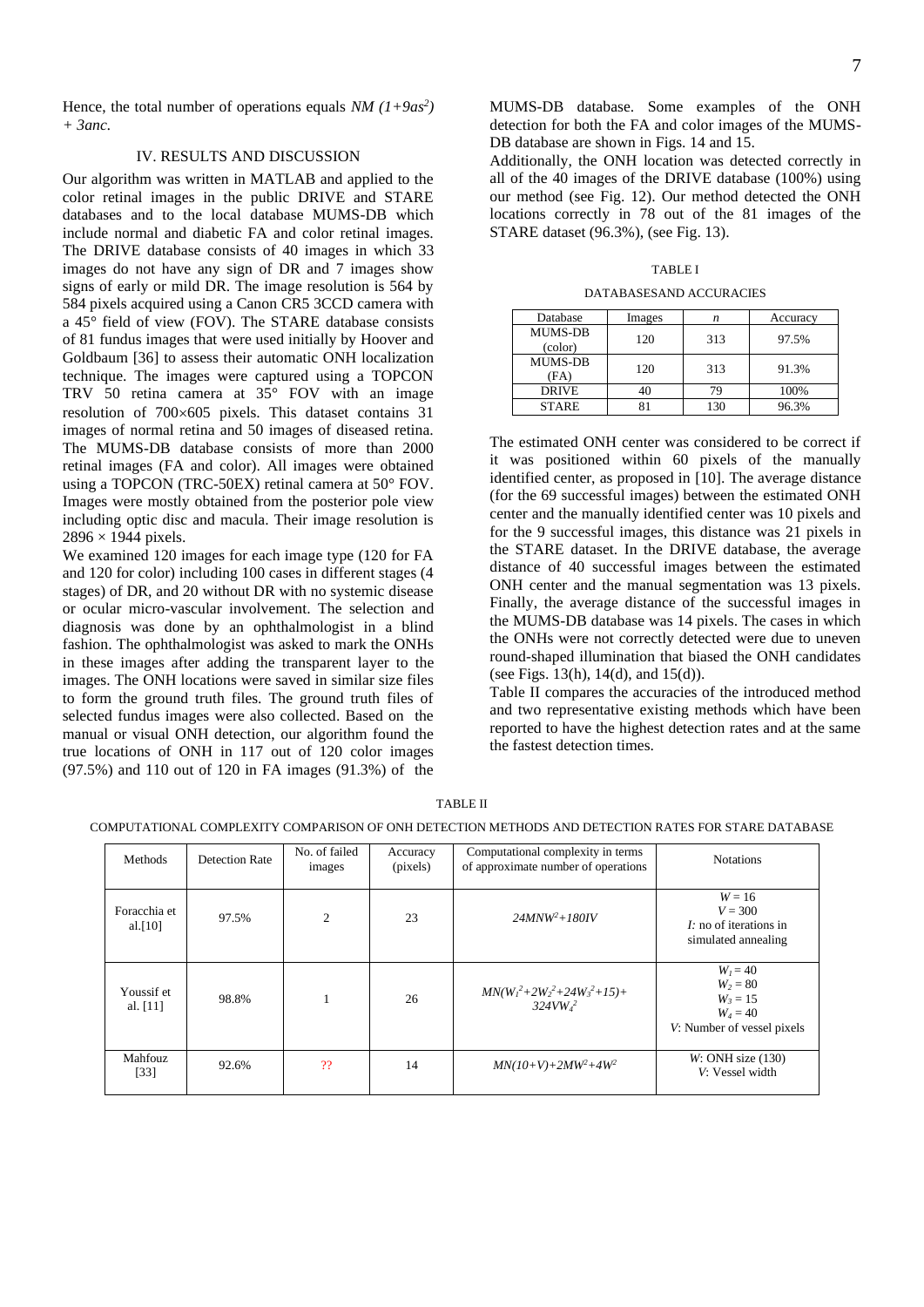| Introduced<br>method | 96.3% | - | 10 | $NM(1+9as^2) + 3anc$ | $s = 4$<br>$\sim$<br>$a = 12$<br>$n = 130$ |  |
|----------------------|-------|---|----|----------------------|--------------------------------------------|--|
|----------------------|-------|---|----|----------------------|--------------------------------------------|--|

*M* and *N* are 605 and 700, respectively, in the STARE dataset. As can be seen from Table II, the number of operations in our algorithm is much less than Foracchia et al. [\[10\]](#page-7-0) and Youssif et al. [\[11\]](#page-7-1) which have reported slightly higher detection rates, while the number of operations is higher than Mahfouz [\[33\]](#page-8-16) which has reported lower detection rates. Basically, our algorithm runs the fastest among those algorithms that provide relatively high detection rates.

In terms of actual processing time, our algorithm processes an image in the STARE database in only 4.1 sec on a 2MHz Intel Core i5. The method of Youssif *et al.* [\[11\]](#page-7-1) as reported in [33] takes 3.5min on a 2MHz Intel Centrino 1.7 CPU. The method of Foracchia *et al.* [\[10\]](#page-7-0) as reported in [33] takes 5 min for vessel extraction on a Sun SPARCstation 20 and 2 min for detection on a 2MHz Intel Pentium IV. The only faster algorithm reported in the literature is the one by Mahfouz [\[33\]](#page-8-16) which takes just 0.46 sec on a 2.66 Intel Core2Due, however, as noted above, its reported detection rate is lower than our method with ONH center error of 14 pixels.

Furthermore, processing of high resolution images in the MUMS-DB (2896  $\times$  1944 pixels) took only around one minute. Our detection algorithm was also found to be scalable in terms of image resolution. We tested it on halfsized retinal images of the three databases. It was found that the ONH detection accuracy still reached 100% for DRIVE, 96.3% for STARE, and 95.9% for MUMS-DB color databases while the processing time was speeded up significantly, that is more than 12 times faster than when using the original resolution.

Note that our method unlike some studies, e.g. [\[22,](#page-8-8) [28,](#page-8-11) [29\]](#page-8-12), does not need to segment retinal vessels for the detection of ONH, rather it relies on the size, intensity, and roundness information. As a result, all the failed retinal images reported in [\[11\]](#page-7-1) and [\[10\]](#page-7-0) (i.e., (b) and (d) images in Fig. 13) were correctly detected by our method.

Finally, it is worth stating that our method still has difficulty with a very small or uncommon number of retinal images whose ONH is darker than the surrounding pixels since it is designed based on the assumption that ONH is more or less brighter than the surrounding retinal pixels.

## V. CONCLUSION

In this paper, we have discussed an automated algorithm to detect Optical Nerve Head in a computationally efficient manner. Our algorithm uses a unique combination of Radon Transform and multi-overlapping windows to achieve a robust approach to various conditions such as Diabetic Retinopathy in color fundus images as well as in fluorescein angiography images. Three databases were

examined and it was found that our algorithm exhibited high detection rates while achieving higher processing rates than those existing algorithms with comparable detection rates.

## ACKNOWLEDGEMENT

This work was partially supported by the graduate student grant no. 87394 from Mashhad University of Medical Sciences (MUMS). The authors would like to thank the staffs of Khatam-Al-Anbiya Eye Hospital for their assistance with the image acquisition.

#### REFERENCES

- [1] L. Gagnon, M. Lalonde, M. Beaulieu, and M. C. Boucher, "Procedure to detect anatomical structures in optical fundus images," in *Proc. Conf. Med. Imag. 2001: Image Process.*, San Diego, CA, 2001, pp. 1218–1225.
- [2] Y. Tolias and S. Panas, "A fuzzy vessel tracking algorithm for retinal images based on fuzzy clustering," *IEEE Trans. Med. Imag.*, vol. 17, pp. 263–273, Apr. 1998.
- [3] C. Sinthanayothin, J. F. Boyce, H. L. Cook, and T. H. Williamson, "Automated localisation of the optic disc, fovea, and retinal blood vessels from digital colour fundus images," *Br. J. Ophthalmol.,*vol. 83, no. 8, pp. 902-910, 1999.
- [4] A. Osareh, M. Mirmehdi, B. T. Thomas, and R. Markham, "Classification and localisation of diabetic-related eye disease," *7th Eur. Conf.Computer Vision (ECCV),* May 2002, vol. 2353, LNCS, pp. 502–516.
- [5] A. Osareh, M. Mirmehdi, B. Thomas, and R. Markham, "Automated identification of diabetic retinal exudates in digital colour images," *Br. J. Ophthalmol.*, vol. 87, pp. 1220–1223, 2003.
- [6] B. Kochner, D. Schuhmann, M. Michaelis, G. Mann, and K. H. Englmeier, "Course tracking and contour extraction of retinal vessels from color fundus photographs: Most efficient use of steerable filters for model-based image analysis*," in Proc. SPIE Med. Imag*., 1998, pp. 755–761.
- [7] A. Aquino, M. E. Gegndez-Arias, and D. Marin, "Detecting the Optic Disc Boundary in Digital Fundus Images Using Morphological, Edge Detection, and Feature Extraction Techniques," *IEEE Trans. Med. Imag.*, vol. 29, no. 11, pp. 1860-1869, 2010.
- [8] H. A. Quigley and A. T. Broman, "The number of people with glaucoma worldwide in 2010 and 2020," *Br. J. Ophthalmol.*, vol. 90, pp. 262–267, 2006.
- [9] T.Walter and J. C. Klein, "Segmentation of color fundus images of the human retina: Detection of the optic disc and the vascular tree using morphological techniques," in *Proc. 2nd Int. Symp. Med. Data Anal.*, 2001, pp. 282–287.
- <span id="page-7-0"></span>[10] M. Foracchia, E. Grisan, and A. Ruggeri, "Detection of optic disc in retinal images by means of a geometrical model of vessel structure," *IEEE Trans. Med. Imag.*, vol. 23, no. 10, pp. 1189–1195, Oct. 2004.
- <span id="page-7-1"></span>[11] A. A. H. A. R. Youssif, A. Z. Ghalwash, and A. R. Ghoneim, "Optic disc detection from normalized digital fundus images by means of a vessels' direction matched filter," *IEEE Trans. Med. Imag.*, vol. 27, pp. 11–18, 2008.
- <span id="page-7-2"></span>[12] S. Lu and J. H. Lim, "Automatic optic disc detection from retinal images by a line operator," *IEEE Trans. Biomed. Eng.,*  vol. 58, pp. 88-94, 2011.
- <span id="page-7-3"></span>[13] H. Li and O. Chutatape, "Automatic location of optic disc in retinal images," in *Proc. IEEE Int. Conf. Image Process.*, 2001, pp. 837–840.